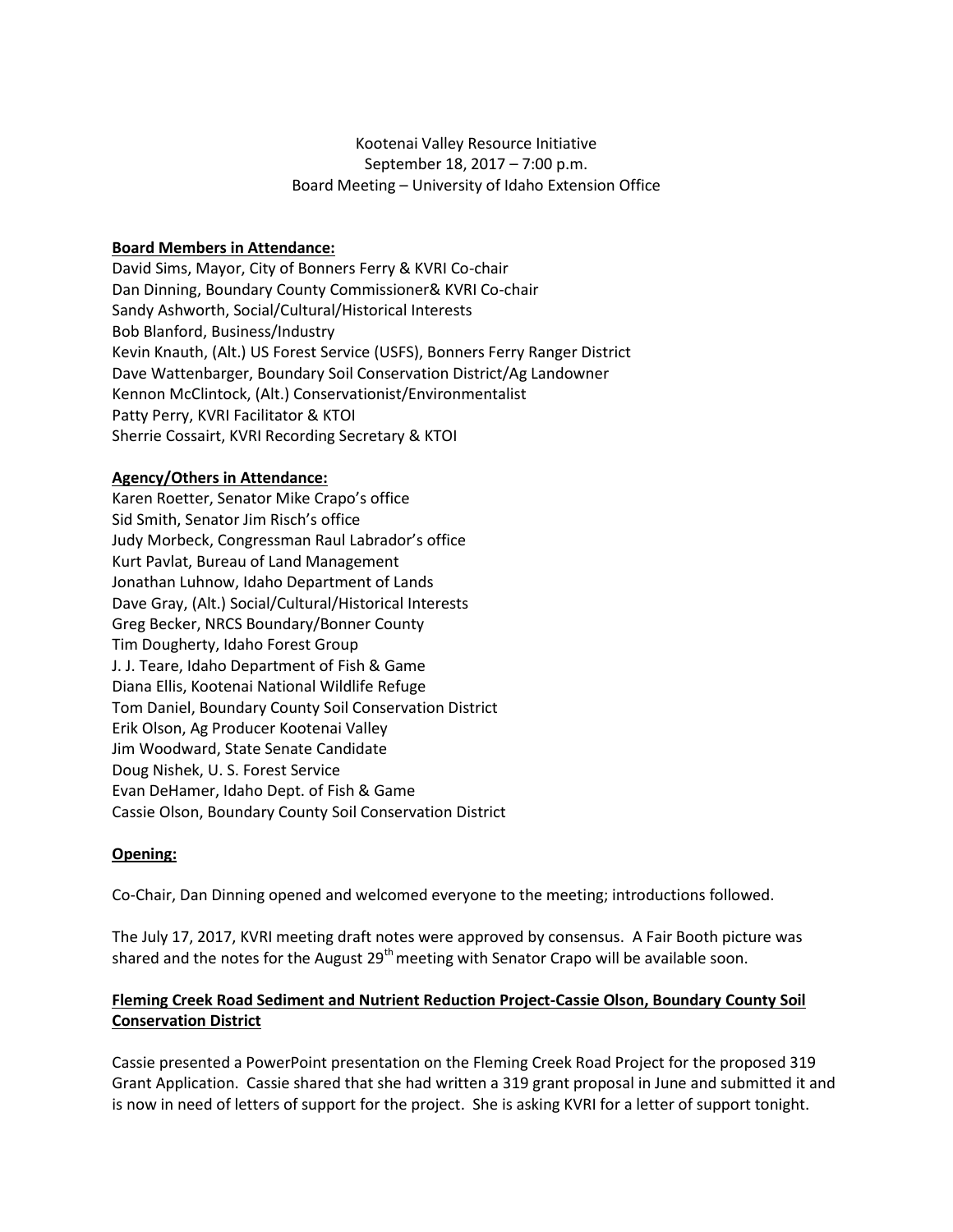She will also be going to the Panhandle BAG (Basin Advisory Group) committee meeting in Coeur d'Alene in October to present. She is open for questions and comments and constructive criticism tonight. Patty added that she had mailed the grant applications to the Board prior to the meeting so they would have time to review it. Cassie walked us through the project. The last 319 Project the District did and KVRI supported was the Twenty Mile Project.

Cassie began by showing the map and pointing out where this project is located; 6 miles north of town on the east side of the Kootenai River. The project will be on Fleming Creek and a small section on District 5 Road. The project will include 3 culverts.

The application categories for Management Practices include access road (gravel), drainage water management (replacing culvert and slope) and fish passage (replacement of the culverts). This is part of a TMDL effort that will reduce sediment and nutrients into the Fleming Creek drainage. The picture of Culvert #1 shows damaged culvert, not a good fish passage, it is all grown up around it and hardly any water coming through; it is the same in other culverts, damaged and not the right size.

This is the first phase of what we hope will be 3 different projects on this road addressing a larger watershed. This project will be the lower part of the larger project. She shared pictures she took earlier in March when she and Clint Kimball, Boundary County Road and Bridge Supervisor, did some project scoping. Pictures of further up the road showed the water runoff and she shared that later that week a mudslide occurred. Patty asked are these pictures showing the actual work area or are they out of the work area? Cassie explained these pictures are further up the road than this project. It was suggested that the presentation include pictures of the actual project area.

Total cost of the Project will be \$80,678.00 with Boundary County helping and doing all the labor and gravel and machinery. The Matching funds will be \$34,443.00 and the Boundary SCD is asking for a grant amount of \$46,235.00.

Pollutants to be addressed will be Nitrogen, Phosphorus and sediment. From the scale we used to predict what the reduction would be, it showed we would reduce 9 tons of sediment per year. Patty asked if the picture showed the actual culvert that would be replaced and it was not. It was actually in the next phase; Patty suggested the actual area be included. When Cassie talked to local landowners for support they told her that years ago there were a lot of fishing and recreation in that area and it is now gone.

The BCSCD (Boundary County Soil Conservation District) will be doing photo documentation and visual monitoring for two years and provide pre-project photos also. Idaho Fish and Game will consult and assist with fish survey. Brad Shelton with ISWCC (Idaho Soil and Water Conservation Commission) will provide technical assistance throughout the project.

The plan is to inform the community though the local newspaper, at the county fair, attending KVRI meetings for updates and signage during and after the completion of the project.

A slide showed the partners and support at this time. Cassie ended with a request for KVRI support and to open it up for questions. Greg Becker, NRCS, also attend to help answer any questions we might have.

Discussion followed including suggestions from the group: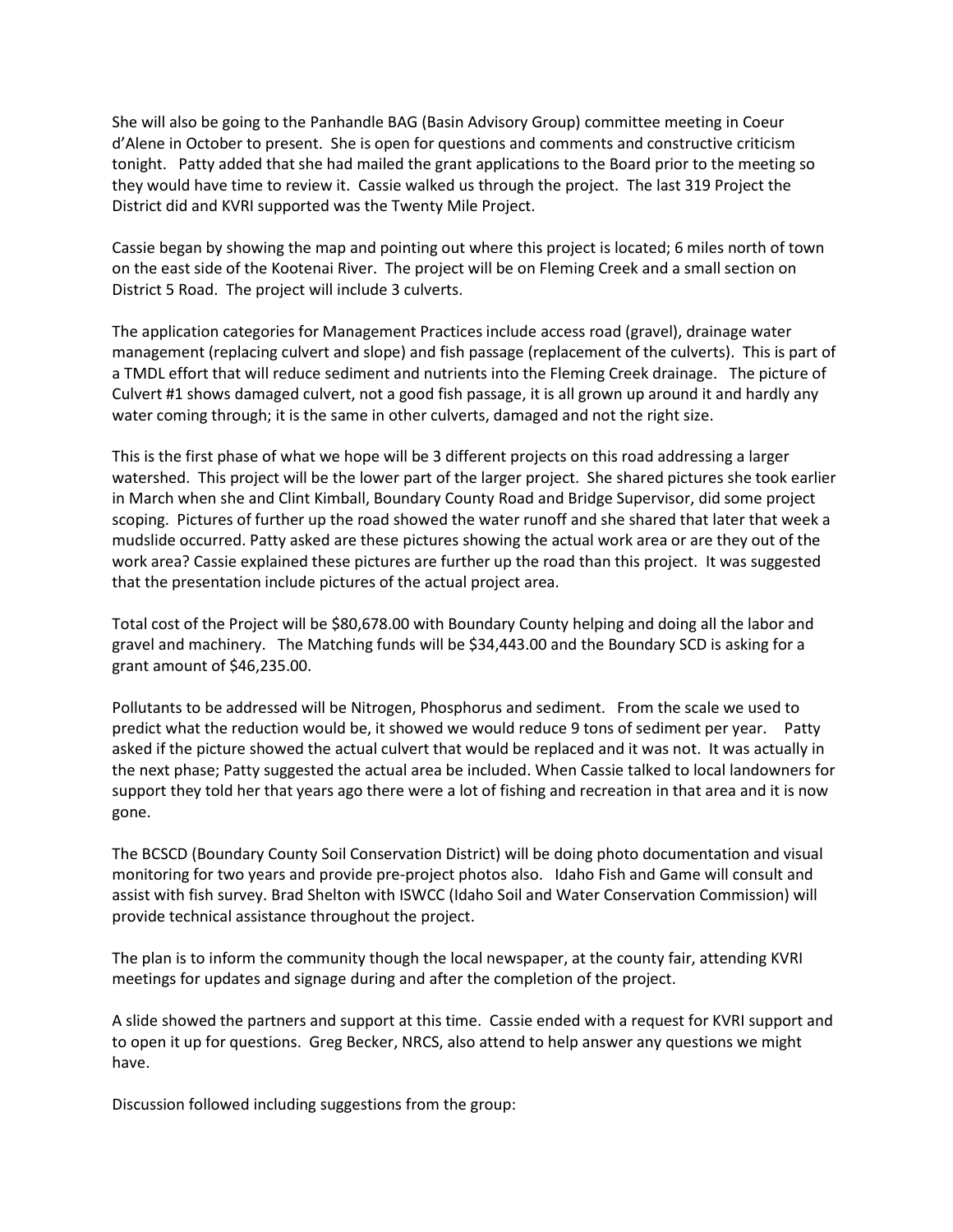- Include a reference note that an itemized budget is included in the application
- Show where the sediment is going in relation to the stream
- Use more pictures of the actual phase 1 and focus more on that stage
- Talk to Bob Steed about the TMDL in association with Fleming Creek
- Include a picture of where the stream actually comes out into the Kootenai River, the confluence
- Add a bullet in your presentation of what the actual 319 funds will be used for
- Add a map of where the stream is located in reference to the city of Bonners Ferry

After the presentation, Patty provided a draft letter that she read to the group to consider for KVRI's support of this project. With no opposition, the Board approved the letter of support for the Fleming Creek Road Sediment and Nutrient Reduction Project.

*Cassie's full slide presentation is available online a[t www.kootenai.org.](http://www.kootenai.org/)*

#### **Forestry Committee Update-Kevin Knauth**

Kevin K. shared the upcoming *North Zone Timber Sale Schedule* with the Board, and Updates for Fire Restrictions, Roads Repair and Checkpoint Meeting #4 for the Boulder Creek Project.

### **FY17**

#### **Deer Stewardship- 17mmbf** (Stewardship sale)

The solicitation is out for bidders, it is a stewardship project that will have timber sale components and the service items associated with it.

### **FY18**

**Deer Placer- 4mmbf** (Traditional Timber Sale) **Double D- 6mmbf** (Traditional Timber Sale)

### **FY19**

**Robin Hood- 12mmbf** (Traditional Timber Sale) **Camp Dawson-15mmbf** (Stewardship project) The NEPA strike team is working on these.

### **FY20**

**Black Boulder- 8mmbf**- GNA (Good Neighbor Authority) **Green Gable-10mmbf**- (Traditional timber sale) **North Star-17mmbf**- (Stewardship sale) (All three sales are out of the Boulder Creek Project)

These sales take us through FY20 on this District which carries us beyond the CFLRP Program as it stands now. Both Sandpoint and Priest River Districts will begin to get projects. Such as Buckskin Saddle project estimated at 40-50mmbf from a series of sales.

Patty asked about Caribou and Trout Ball projects in the future. Kevin explained they tie into the Westside Road Project. They have yet to line up interested landowners to get them on board with this project but anticipate 3 different project areas.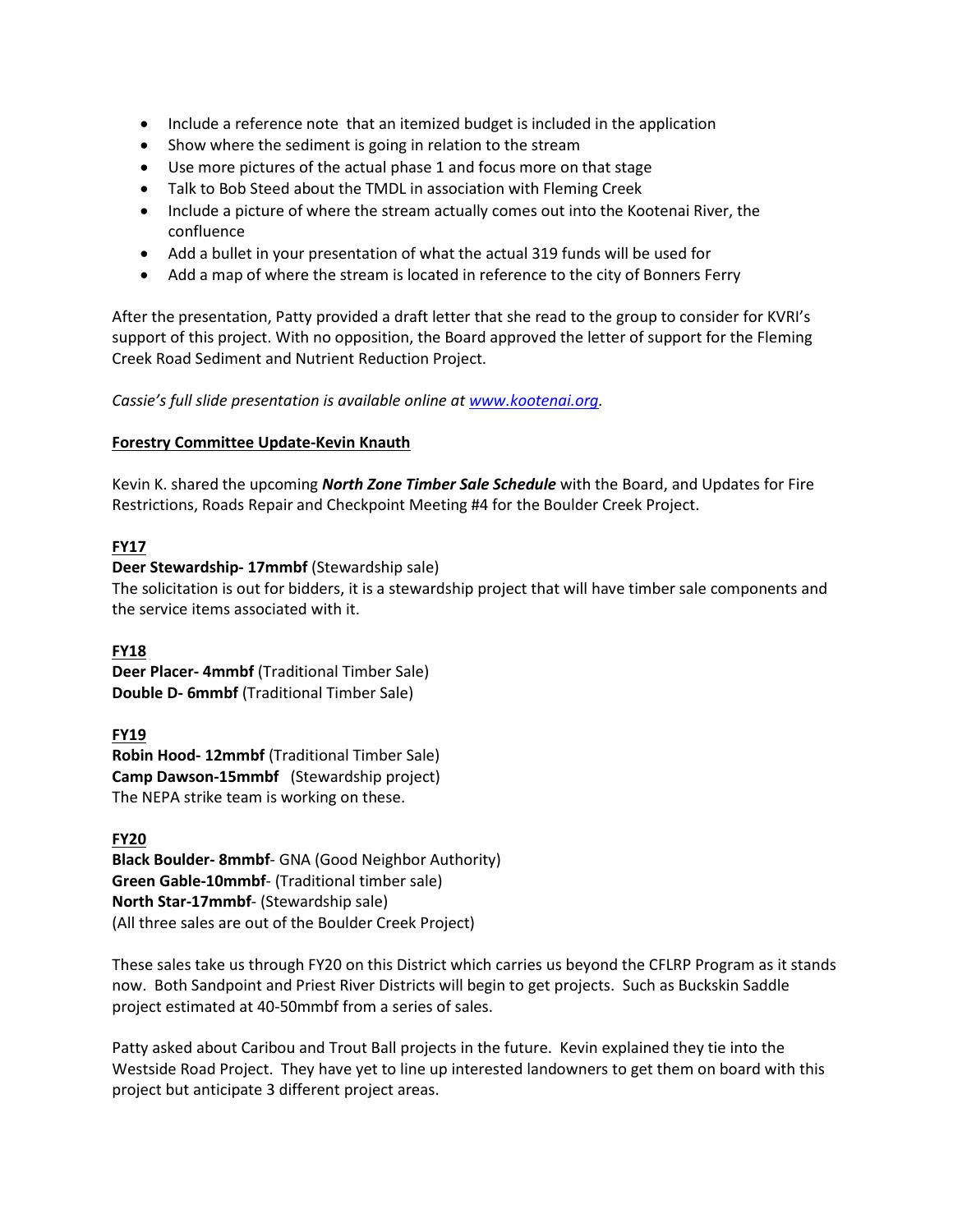Also Patty mentioned the discussion about the Border Patrol EIS on Bog Creek and the influence on the implementation of projects in the Bluegrass BMUs. Kevin stated that once we get the Blue Grass BMU in alignment with the Grizzly Bear Access Amendment then all of the those BMU's along the Selkirk's will be where they need to be. We need that flexibility in working with the Fish and Wildlife Service in the Trout Ball area.

### **Fire Restrictions**

Kevin reported that due to the recent rainy weather the Stage 2 Fire Restrictions will be dropped soon. Tim D. stated that it happened earlier in the day.

### **Katka Road Washout Repair**

The Katka Road contract to repair the washout was awarded last week; deadline for completion is November 15. Paving will take place next summer.

The Federal Highways work to repair the Boulder Creek Washout will go under contract in the spring and work will take place in the summer. The pros and cons of working with ERFO (Emergency Relief for Federally Owned Roads) dollars is that the Federal Highways are in control of the schedule but it does save the Forest Service a lot of money.

### **Checkpoint 4 Meeting for Boulder Creek Project**

Kevin and his Forest Service staff will meet tomorrow (Sept. 19) with Mary Farnsworth, Forest Supervisor and her staff for Check Point 4 on the Boulder Creek Restoration Project. The Draft EA will be reviewed and when it is released will go out for public comment. The Forestry Committee reviewed the EA today and didn't see any issues…therefore, recommended the Board support the District in moving ahead.

# **Boulder Creek Restoration Project Draft EA - Doug Nishek**

Doug shared pictures of the Project area and added project information in his first slide presentation that included the following:

- Views of the project; looking from Black Mountain Lookout Tower south.
- A map of the 40,000 acre watershed boundaries; analyzed the drainage as a unit and with KVRI we looked at the ecosystem; what is in there; what is functioning; and what we can fix.
- The communication equipment and forest composition around the area.
- View from the Lookout tower looking east; 40 acre blocks from the 80's; we propose to mimic fire and dissolve those geometric shapes.
- Historic photos from the 1930's, showing Leonia Bridge, mining history, aftermath of the 1910 fire, and the old growth stands that escaped the fire.
- Ghost town pictures; take advantage of the heritage and create a comprehensive recreation plan.
- Road systems resembling tree tunnels because of lack of maintenance.
- Boulder Meadows and fences used to divert illegal ATV use.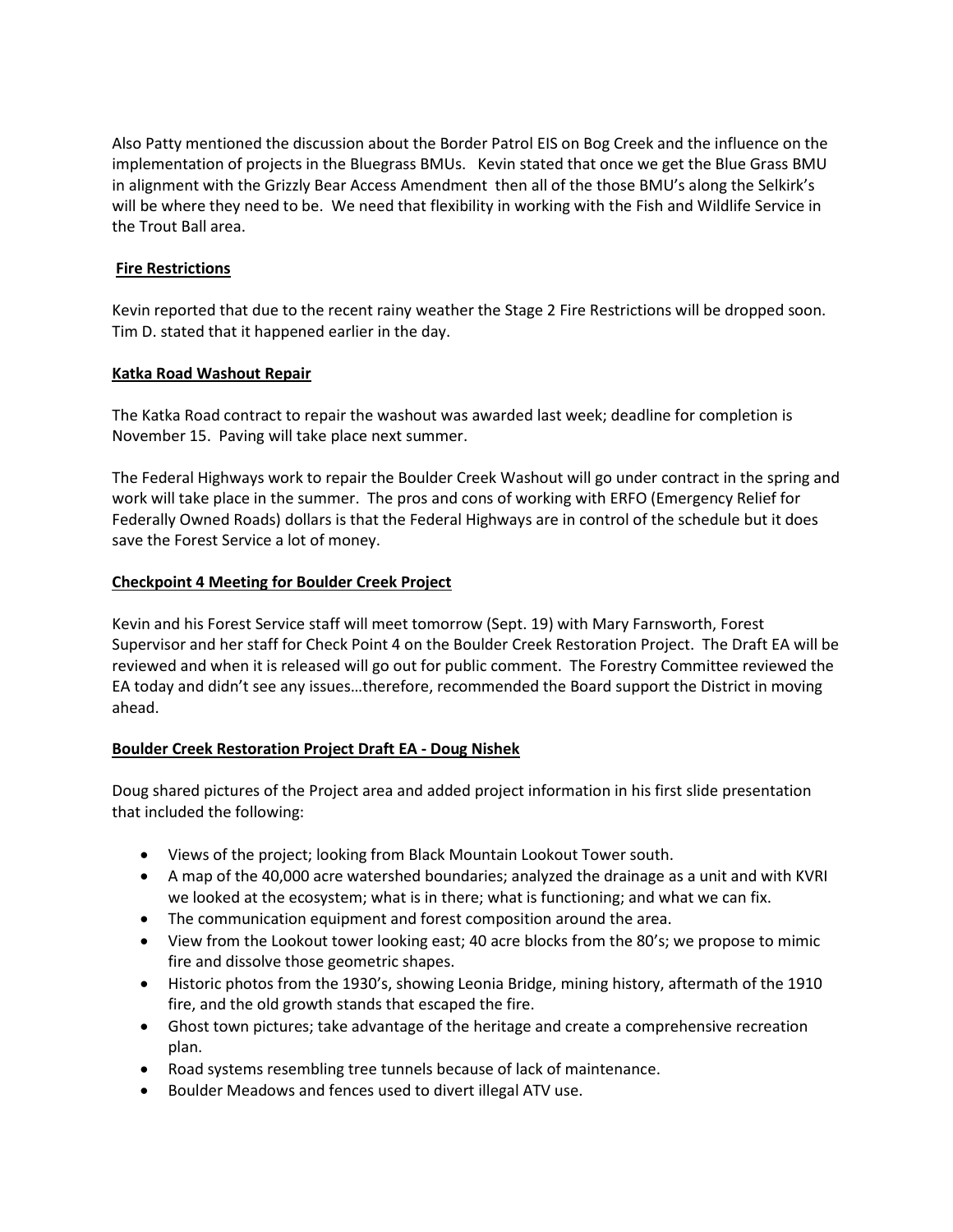### *Doug's full slide presentation is available online at [www.kootenai.org.](http://www.kootenai.org/)*

### **Boulder Creek Restoration Project Draft EA (Environmental Assessment)- Doug Nishek**

Using the maps Doug pointed out the 40,000 acre watershed, the WUI (Wildland Urban Interface) boundaries and the two Inventoried Roadless Areas. When they look at a project of this size, they know they have continuous forest, fires generally burn from South to the North, there are community watersheds in Cow Creek and Paradise Valley and the Communication Site near the Black Mountain Lookout tower, so there is a definite need to look at fire suppression and to break up the fuel continuity.

The treatment includes 7400 acres Prescribed Burning and 3443 acres of cutting units; access is limited. Each unit has a number for commenting / feedback purposes. There is going to be a fuel break around the area where the Black Mountain tower will be relocated soon. Regeneration harvest (seed tree & shelter wood) would be a dominant tree every 30-50 feet. Less than 10% of the Forest is composed of dry site old growth stands. And there will be 806 acres of Pre-Commercial Thinning.

The Forestry Committee took great care considering the roads and wildlife in the project area. Stored roads can be opened in case of an emergency; recreation opportunities are created with better trailhead access and mountain bike trails. And the White Bark Pine populations will hopefully return after the burning is completed.

### **PROJECT OBJECTIVES**

Aquatics- Road systems are in bad shape and there is the need to reduce the risk of sediment that is entering the stream systems from roads, trails and recreation sites.

Fires and fuels - Protect the communication site, return role of fire on ecosystem as a whole, provide safety for fire fighters, and disrupt the continuity of fuels.

Vegetation- Restore White Bark Pine back in the ecosystem; break the continuity of the high concentration of Lodgepole; restore old growth Ponderosa Pine; create openings in the drainage; 1910 was the last big fire in the area; meet the Grizzly Bear Habitat access amendment by 2019, and restore 13 miles of roads to meet core objectives. There is something for every resource.

Recreation and Heritage - Need a more comprehensive plan for the heritage sites, safer trail heads, curtail illegal ATV use, safer dispersed camp site areas.

Noxious Weeds- Control the existing noxious weed populations especially in Boulder Meadows.

Scenic Integrity- We want to fix the geometric shapes created on the landscape by the harvest in the 70's and 80's, especially those viewed from Black Mountain and Clifty View viewpoints.

Aquatics- Beaver habitat restoration in Boulder Meadows using beaver dam analogs (starter beaver dams).Three AOP's were identified for replacement.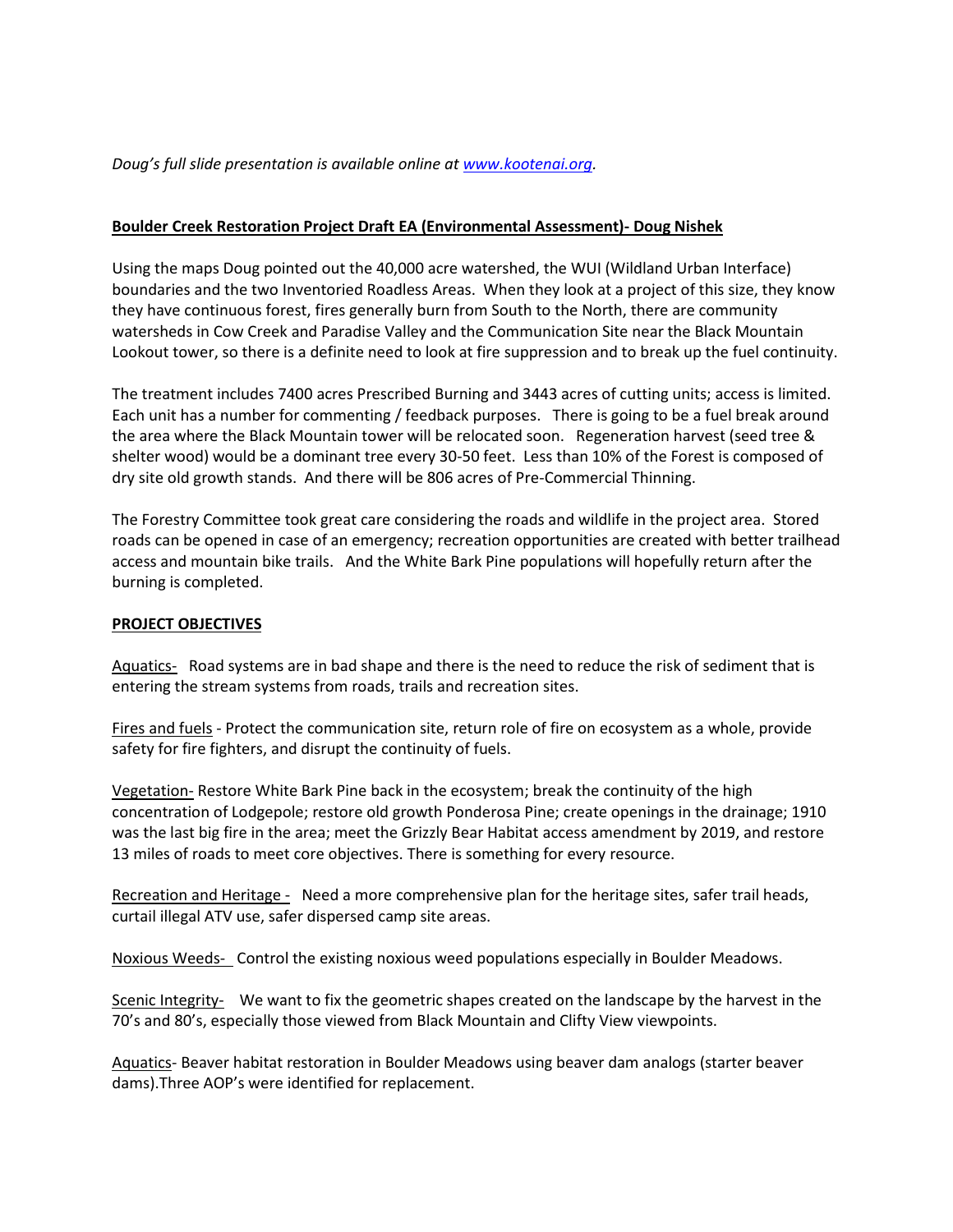#### Road Treatment

- Reconstruction and maintenance 76 miles
- Temporary road construction 3.2 miles
- Storage 13.4 miles Decommission 0.7 miles

Brett Lyndaker's main concern is getting the BMU (Bear Management Unit) under compliance with the Grizzly Bear Access Amendment and storing the 13.4 miles did that. Brad Smith asked at the Forestry Committee meeting for a reference as to what the core habitat looks like and it be included in the EA, to address the concerns of continuity.

After scoping last December, we received letters from the public. Most approved of the proposed project, but 1 had an issue with the Roadless areas. That issue was unresolved; alternatives were created to show the tradeoff of action and no action in Roadless areas.

### **Proposed Action**

- Alternative 1 No action
- Alternative 2 Proposed Action
- Alternative 3 Proposed Action less any activity in the Inventoried Roadless Area (excludes all burn units in Roadless)

Doug and Kevin explained in reply to the question of "if burning in Inventoried Roadless Area is considered insignificant" that a natural burn is considered returning burning to the landscape, stumps are not.

### **Forest Service Washington DC office Visit October 24 & 25- Patty Perry**

This visit was scheduled in July but had to be rescheduled. It is now on the calendar for Oct 24 and 25 and we are waiting for the details. We also may have time for mill tour.

### **WAC (Wildlife-Auto Collision) Subcommittee Meeting- Patty Perry**

The WAC meeting is scheduled for October 10 at 1:30 pm at the Kootenai Tribal Office. We will take what we have learned from Marcel's presentation in June and discuss who owns the system; what we can do going forward; who would make commitments to run it; should we or should we not continue. They are also talking about setting up another system on Highway 3 for Caribou in Canada.

### **Boundary County Library News- Sandy Ashworth**

Sandy reported that the Boundary County Library has won its second National Award, "The Best Small Library in America 2017" by the American Library Association, Library Journal and their corporate sponsors. This award also included prize money of \$5000. This award is from the Library professionals, our peers. First time the award has gone to an Idaho public library. The Fab Lab was the big piece that